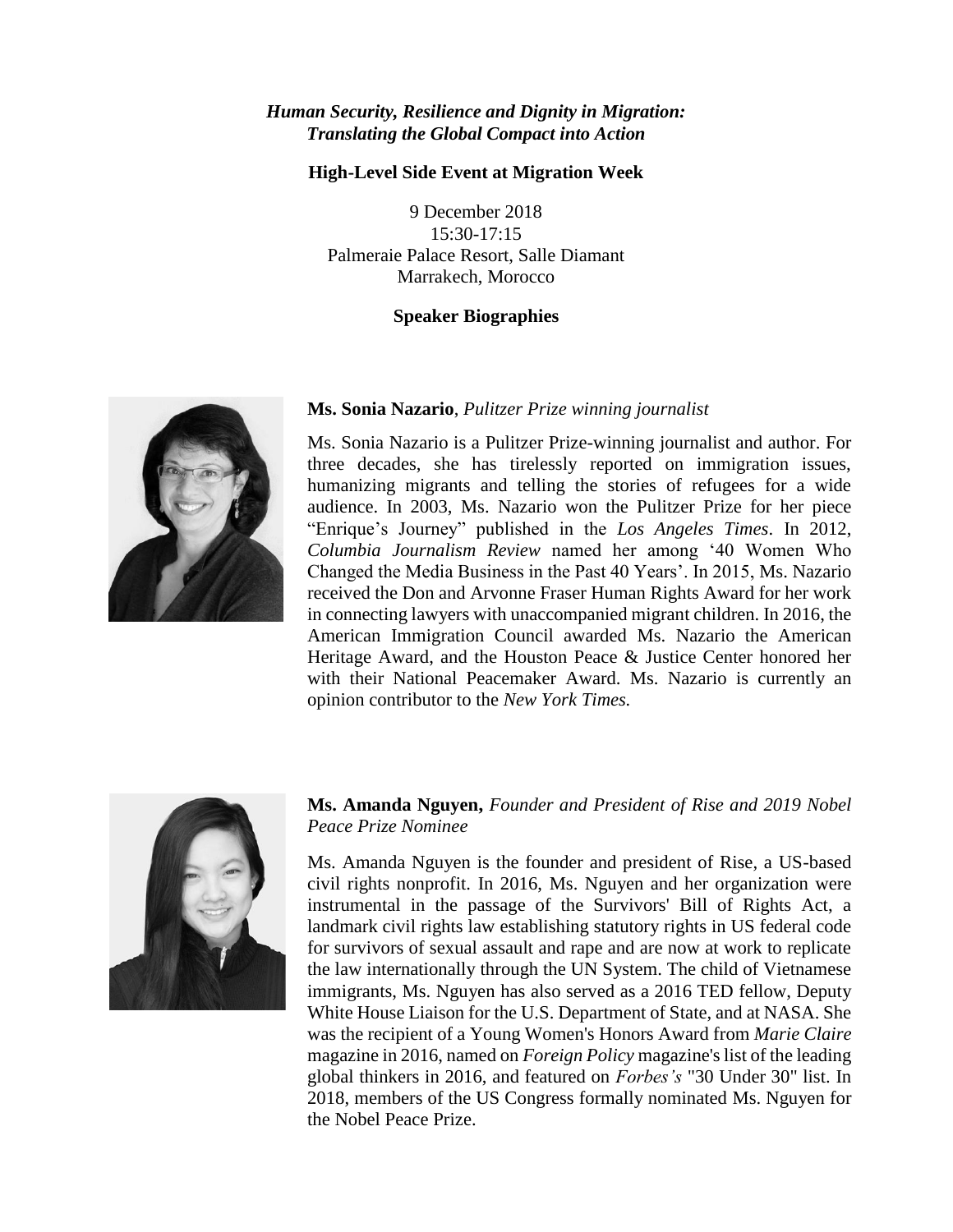

**Dr. Karen Jacobsen,** *Henry J. Leir Professor of Global Migration, The Fletcher School of Law and Diplomacy, Tufts University*

Dr. Karen Jacobsen is the Henry J. Leir Professor in Global Migration at the Fletcher School of Law and Diplomacy and the Friedman School of Nutrition at Tufts University. Professor Jacobson directs the Refugees and Forced Migration Program at the Feinstein International Center. Professor Jacobsen's current research explores urban displacement and global migration systems, with a focus on the livelihoods and financial resilience of migrants and refugees. In 2013/2014, she led the Joint IDP Profiling Service (JIPS) in Geneva. From 2000-2005, Professor Jacobson directed the Alchemy Project, which explored the use of microfinance as a way to support people in refugee camps and other displacement settings. Professor Jacobsen's publications include *"A View from Below: Conducting Research in Conflict Zones,"* (with Mazurana and Gale), and *"The Economic Life of Refugees"* (2005), which is widely used in courses on forced migration.



## **H.E. President Ellen Johnson Sirleaf,** *Chairperson of the High-Level Panel on Migration in Africa and former President of Liberia*

H.E. President Ellen Johnson Sirleaf served as the 24<sup>th</sup> President of Liberia from 2006 to 2018, the first elected female Head of State in Africa. A campaigner for democracy in Liberia, President Sirleaf won the 2005 presidential election with 59 percent of the vote. On taking office in January 2006, President Sirleaf established a Truth and Reconciliation Commission with a mandate to "promote national peace, security, unity and reconciliation." She was re-elected in 2011, and in the same year was a co-recipient of the Nobel Peace Prize with Leymah Gbowee of Liberia and Tawakkol Karman of Yemen for "their non-violent struggle for the safety of women and for women's rights to full participation in peacebuilding work." In June 2016, President Sirleaf was elected as the Chair of the Economic Community of West African States, making her the first woman to hold the position since it was created. Since leaving office, President Sirleaf has served as the Chair of the High-Level Panel on Migration in Africa, working to ensure migration issues remain at the top of the international policy agenda.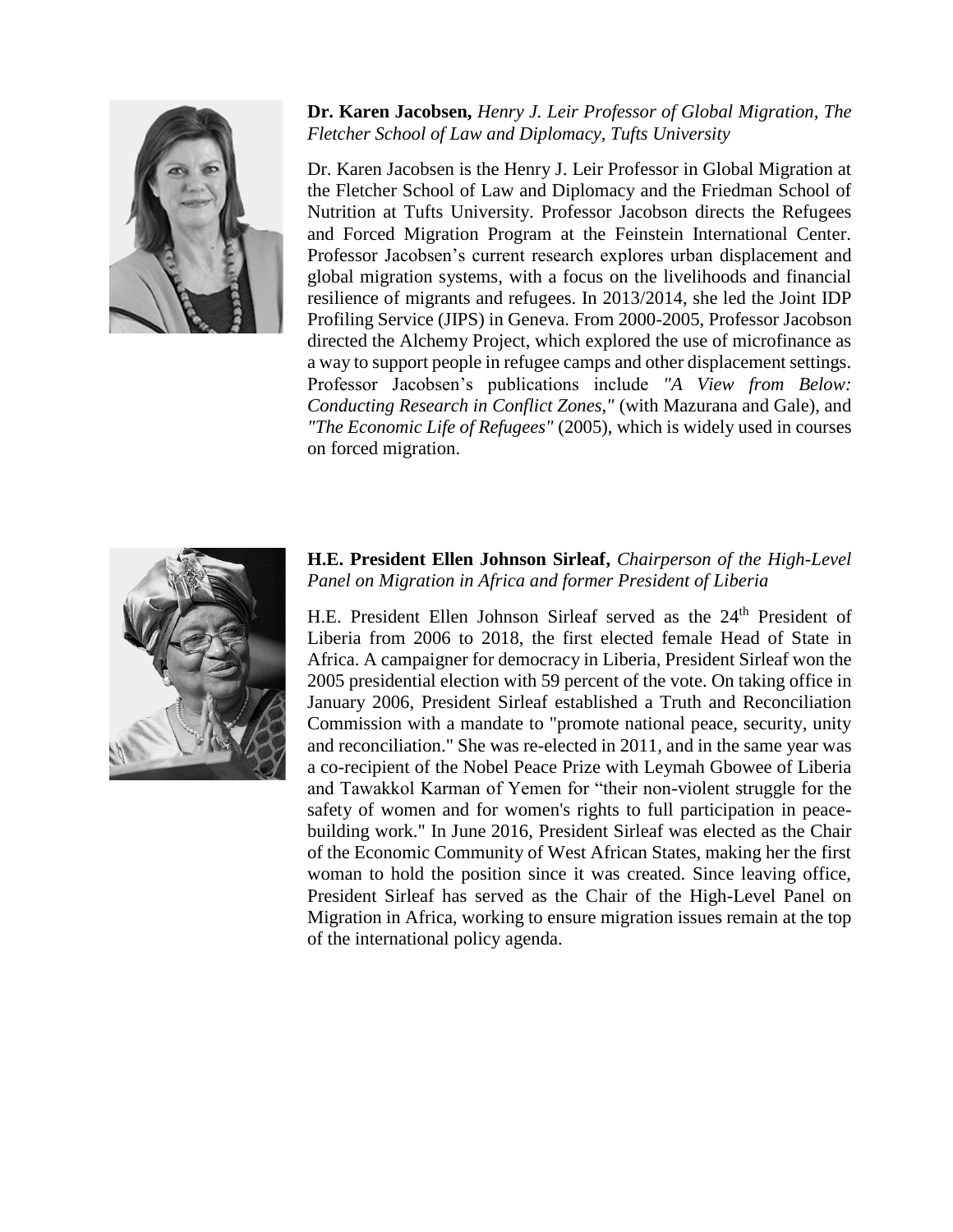

# **Mr. Jean-Paul Cavalieri,** *Office of the United Nations High Commissioner for Refugees in Morocco*

Mr. Jean-Paul Cavalieri is the Chief Representative of the Office of the United Nations High Commissioner for Refugees (UNHCR) in Morocco, a position he has held since July 2014. Mr. Cavalieri joined UNHCR in 1991, and has held positions in Hungary, Russia, Albania, Lebanon, and Bosnia and Herzegovina, as well as fulfilling roles at UN Headquarters in New York and Geneva. Before joining UNHCR, Mr. Cavalieri served as a *rapporteur* and section Head at the French National Court on the Right of Asylum. He holds qualifications in European Studies, International Public Law, and History from the Bruges College of Europe, Aix-Marseille University, and the Paris-Sorbonne.



**Mr. Pichit Boonsud,** *Deputy Director General of the Department of International Organizations, Ministry of Foreign Affairs, Kingdom of Thailand*

Mr. Pichit Boonsud is the Deputy Director General of the Department of International Organizations at the Ministry of Foreign Affairs in the Kingdom of Thailand. Mr. Boonsud joined the Ministry of Foreign Affairs in 1990 and was appointed Second Secretary of the Royal Thai Embassy in Moscow in 1995. Mr. Boonsud has subsequently held a number of embassy postings, including in Brussels, The Hague, and Stockholm, as well as various senior positions with the Ministry of Foreign Affairs. Mr. Boonsud most recently served as Director of the Development Affairs Division in the Ministry of Foreign Affairs, before assuming his current role in July 2018. Mr. Boonsud was educated as Chulalongkorn University, Thammasat University, and the Institute of Social Studies of The Hague. Mr. Boonsud has received various decorations in Thailand, and in 2010 was made a Knight Commander (Second Class) of the Most Exalted Order of the White Elephant.